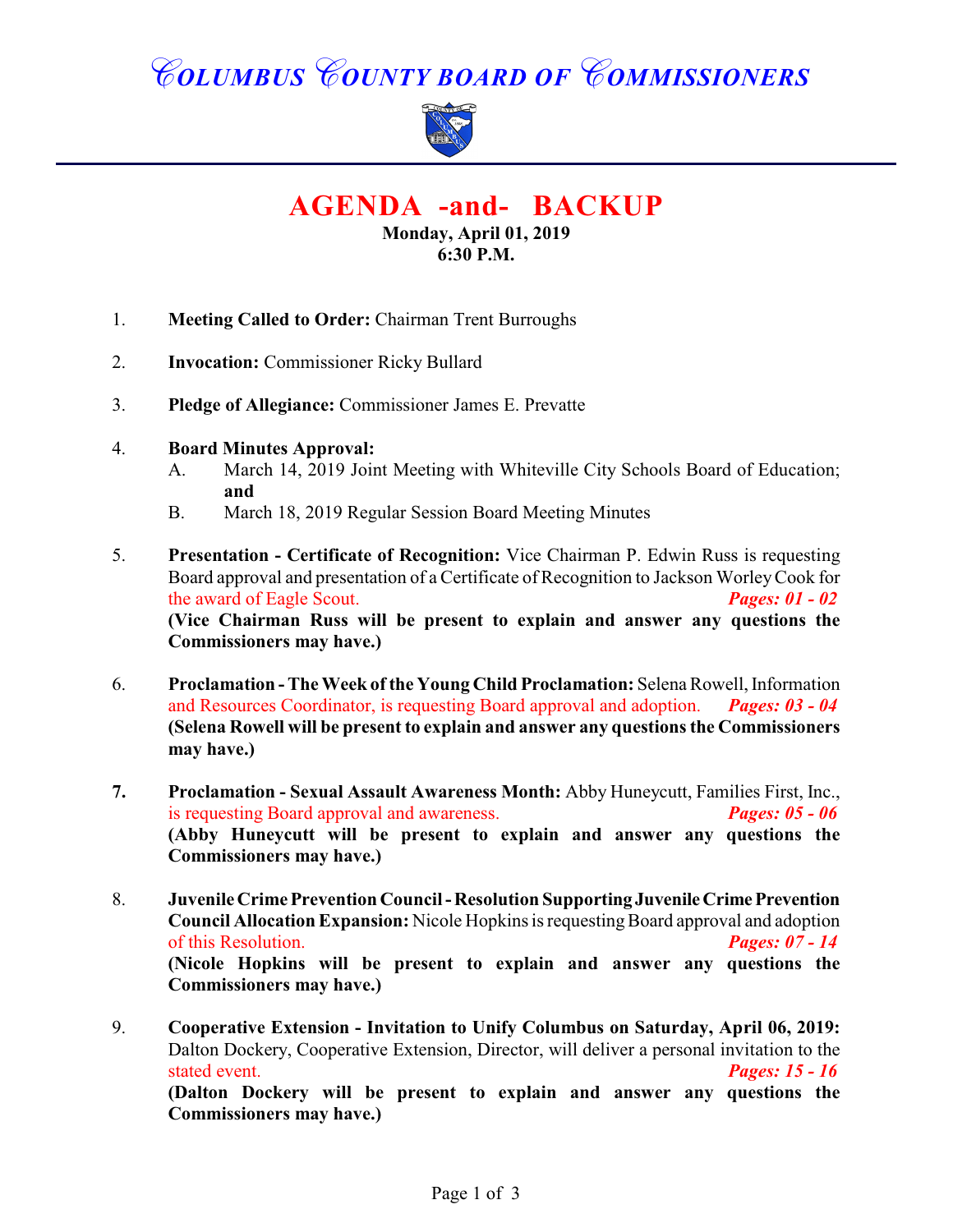- 10. **Soil and Water Conservation Departmental Update:** Edward Davis, Soil and Water Conservation Director, will deliver a departmental update. **(This update wasscheduled for March 18, 2019, and was postponed.)** *Pages: 17 - 19* **(Edward Davis will be present to deliver update and answer any questions the Commissioners may have.)**
- 11. **Solid Waste Departmental Update:** Harold Nobles, Solid Waste Director, will deliver a Departmental Update. *Pages: 20 - 21* **(Harold Nobles, Solid Waste Director, will be present to deliver update and answer any questions the Commissioners may have.)**
- 12. **Planning Ordinance Directing the Code Administrator to Remove or Demolish the Property Herein Described as Abandoned and Unfit for Human Habitation and Directing that a Notice be Placed Thereon that the Same may not be Occupied:** Samantha Alsup, Planning Director, is requesting Board approval and adoption of this Ordinance. *Pages: 22 - 26* **(Samantha Alsup, Planning Director, will be present to explain and answer any questions the Commissioners may have.)**
- 13. **Finance Audit Contract Award:** Bobbie Faircloth, Finance Director, is requesting Board approval. *Pages: 27 - 31* **(Bobbie Faircloth will be present to explain and answer any questions the Commissioners may have.)**

#### **RECESS REGULAR SESSION and enter into COMBINATION MEETING of COLUMBUS COUNTY WATER and SEWER DISTRICTS I, II, III, IV and V BOARD MEETING:**

14. **Columbus County Water and Sewer Districts I, II, III, IV and V - Approval of Board Meeting Minutes:**

March 18, 2019 **Combination Meeting** of Columbus County Water and Sewer Districts I, II, III, IV and V Board Meeting **(5 sets)**

15. **Columbus County Water and Sewer DistrictsI,II,III, IV and V - Approval of Monthly Billing Adjustments:** Harold Nobles, Public Utilities Director, is requesting Board approval of the Monthly Billing Adjustments for October, November and December, 2018.

*Pages: 32 - 37*

**(Harold Nobles will be present to explain and answer any questions the Commissioners may have.)**

16. **Columbus County Water and Sewer District II -:** Gary Lanier, Economic Development Director, is requesting Board approval of the Capital Project Ordinance, and the Green Engineering contract for the 4" line for Helena Chemical water line extension.

*Pages: 38 - 41*

**(Gary Lanier will be present to explain and answer any questions the Commissioners may have.)**